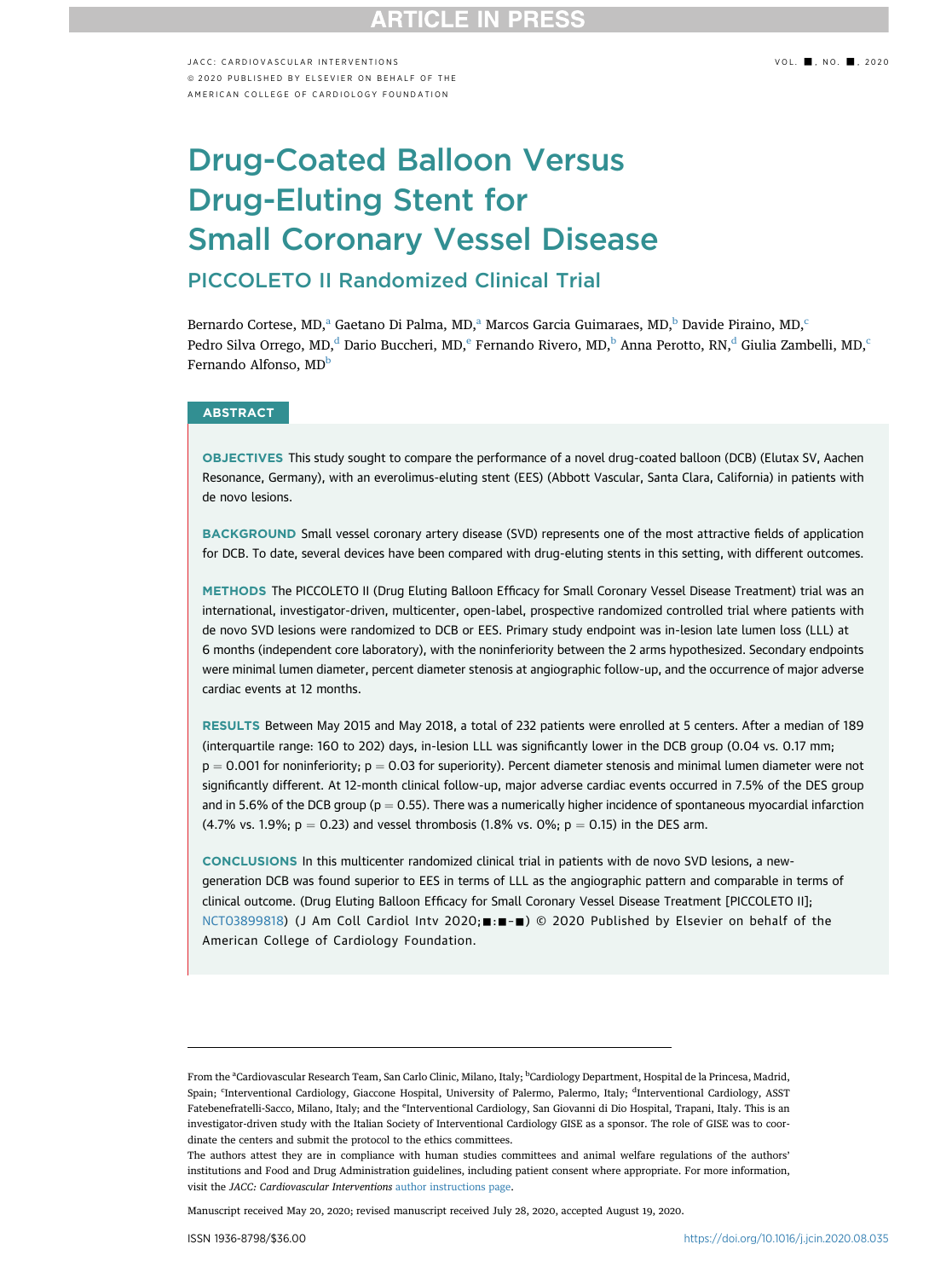# **ARTICLE IN PRES**

### ABBREVIATIONS AND ACRONYMS

CI = confidence interval

- DCB = drug-coated balloon
- DES = drug-eluting stent(s)
- EES = everolimus-eluting stent(s)
- HR = hazard ratio
- LLL = late lumen loss

MACE = major adverse cardiovascular event(s)

- MI = myocardial infarction
- MLD = minimal lumen diameter

PCI = percutaneous coronary intervention

SVD = small vessel disease

TLR = target lesion revascularization

he overall complexity of interventions for coronary artery disease has progressively increased during the last 2 decades, due to epidemiological reasons and to the availability of devices with superior performance and long-term clinical efficacy ([1](#page-8-0),[2](#page-8-1)). Drug-eluting stents (DES) especially experienced a dramatic improvement from the technological point of view, leading to the possibility to treat virtually any coronary lesion [\(3\)](#page-8-2). However, despite the improved clinical outcome obtained with latest-generation DES, the total amount of stent length remains associated with an increase in late adverse events ([4\)](#page-8-3). This is 1 of the reasons why newer devices are required as potential alternatives to DES. Among them, drug-coated balloons

(DCB) have been widely adopted in some specific settings, including in-stent restenosis and de novo lesions, particularly in small vessel disease (SVD). SVD is associated with a higher risk of restenosis and stent thrombosis after the use of DES  $(5-7)$  $(5-7)$ . Accordingly, the possibility to treat SVD without the implantation of a permanent prosthesis by means of direct delivery of an antirestenotic drug with DCB has been considered appealing since the first results of this strategy were published 10 years ago  $(8,9)$  $(8,9)$  $(8,9)$ .

However, it rapidly became evident how the addition of a drug to a balloon was not sufficient to produce an efficacious and homogeneous delivery of the drug to the vessel wall, and an effective and persistent antirestenotic effect. In fact, several DCB have been investigated so far, with mixed results, explaining why recent revascularization guidelines emphasize that there is not a class effect for DCB ([10\)](#page-9-2). The Elutax SV/Emperor (AR Baltic Medical, Vilnius, Lithuania) is a new-generation DCB eluting paclitaxel thanks to dextran as the drug carrier.

The aim of the PICCOLETO II (Drug Eluting Balloon Efficacy for Small Coronary Vessel Disease Treatment) study was to assess the angiographic efficacy of this DCB as compared with Xience everolimus-eluting stent (EES) (Abbott Vascular, Santa Clara, California) in patients with SVD.

### **METHODS**

STUDY DESIGN. The PICCOLETO II trial ([NCT03899818](https://www.clinicaltrials.gov/ct2/show/NCT03899818)) is an investigator-driven, prospective, randomized, multicenter, open-label clinical trial performed at 5 European centers. The study protocol was presented and accepted at the coordinating center (Fatebenefratelli Hospital, Milano, Italy) ethics committee in February 2015, and thereafter by the ethics committees of all the participating centers. First patient inclusion occurred in May 2015, and the last patient was enrolled in May 2018. The protocol was designed in accordance with the Declaration of Helsinki and the Good Clinical Practice guidelines. All participants provided prior oral and written informed consent to be enrolled into the study.

PATIENT POPULATION. In order to be enrolled, the patient had to be hospitalized for stable coronary artery disease or an acute coronary syndrome, with an indication for percutaneous coronary intervention (PCI). The angiographic characteristics to enroll the patient were the following: coronary artery disease in a vessel with a diameter between 2.00 and 2.75 mm with a target lesion  $\geq$ 70% (by investigator's judgment by visual estimation). The clinical exclusion criteria were as follows: inability to provide oral and written informed consent or unwillingness to come back for systematic angiographic follow-up; age <18 years; life expectancy <1 year; recent ST-segment elevation myocardial infarction (MI) (<72 h); left ventricular ejection fraction <30%; and creatinine clearance <30 ml/min. We also applied the following angiographic exclusion criteria: index lesion at left main stem; aorto-ostial lesion; presence of stent at target vessel; target lesion previously treated by means of any device; chronic total occlusion; severe calcification or tortuosity of the target vessel; untreatable thrombus at the target lesion; target lesion involving a major bifurcation; and lesion length >25 mm.

Periprocedural MI was defined according to the Third Universal Definition as type IV ([11](#page-9-3)). All patients underwent electrocardiogram and cytonecrosis biomarker analyses the day following the intervention. Renal failure was defined as creatinine clearance between 30 and 50 ml/min calculated with the Cockroft and Gault formula.

INTERVENTION. Patients were enrolled just after diagnostic angiography but before the PCI procedure, and underwent open label randomization. Randomization was generated through randomly permuted blocks and randomization list was independently generated for each center and automatically integrated into an e-CRF website. Patients were randomized between Xience EES and Elutax SV/Emperor (experimental group) in a 1:1 fashion. In order to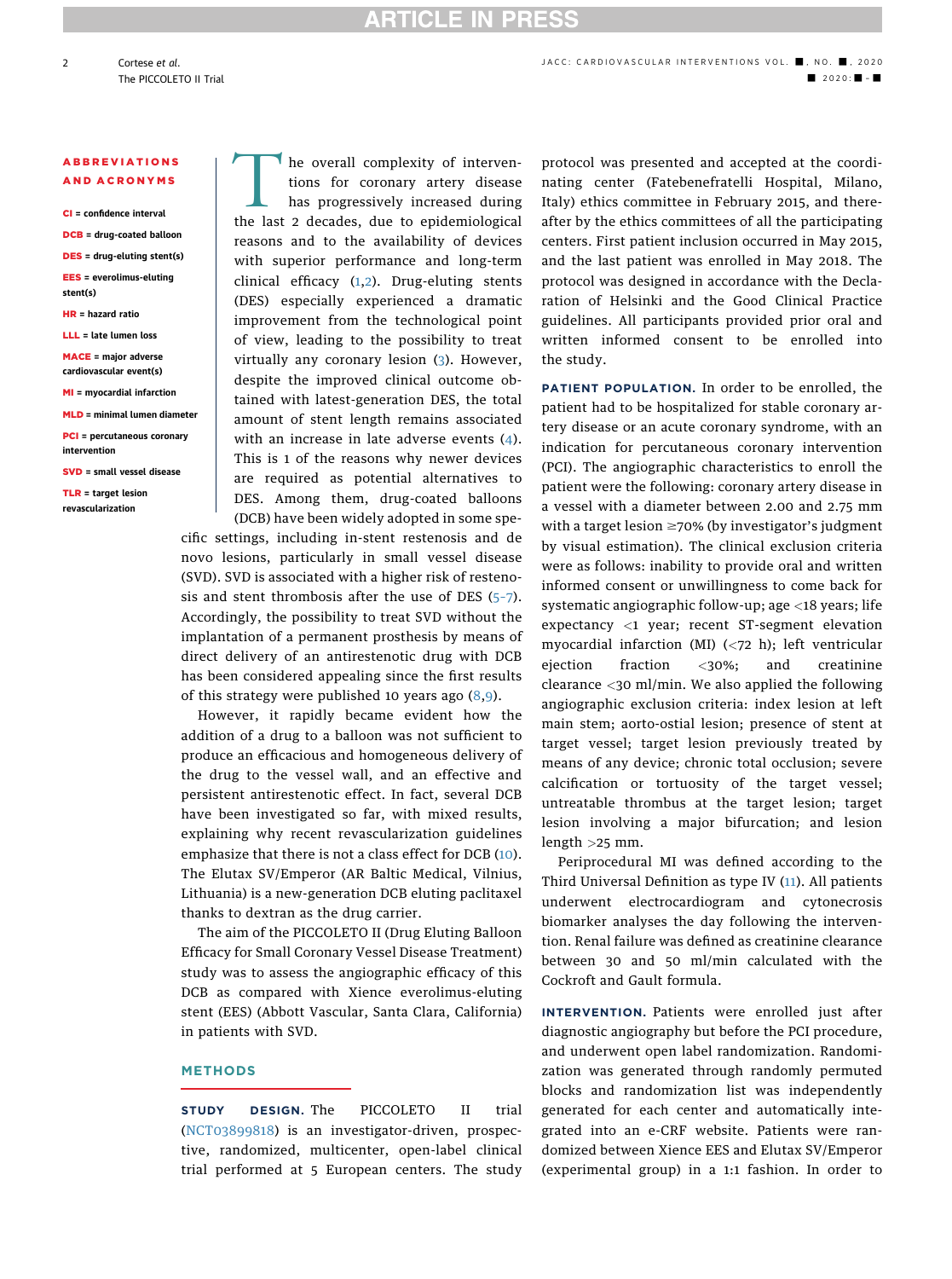**ARTICLE IN PRESS** 

3

reduce the confusion in event allocation, we decided to keep a maximum of 1 lesion per patient treated with any study device. If any additional lesion required treatment, the choice of intervention was left to the discretion of the operator.

In case of allocation to the DES arm, the investigator was left free to pre-dilate and prepare the lesion and post-dilate as required to ensure an optimal angiographic result. If the patient was randomized to the DCB arm, lesion preparation was strongly recommended, and in case of major dissection after predilatation, the investigator could decide to convert the intervention into a DES-based one. DCB inflation time had to be at least 30 s. In case of major, flowlimiting dissection or residual stenosis >50% after DCB use, the patient could be treated with DES; in this case, the stent length had to be inferior to the DCB (avoiding "geographic mismatch"), and the group allocation of the patient did not change (intention-to-treat analysis).

The PCI procedure was then performed according to current European Society of Cardiology guidelines ([10](#page-9-2)). including the periprocedural and subsequent antithrombotic regimen. After DCB use, a minimum of 30 days of dual antiplatelet treatment was required (stable patients). In case of DES implantation, a minimum of 6 months was required. All patients with acute coronary syndrome received a 12-month prescription of 2 antiplatelet agents. All patients were discharged with a scheduled 6-month angiographic assessment and with 12-month and 24-month clinical visits.

STUDY DEVICE. The technical characteristics of Elutax SV (also marketed as Emperor in some European countries) have been described previously ([12\)](#page-9-4). Briefly, this DCB elutes paclitaxel that is loaded on a folded balloon at dosage of  $\approx$  2.2 µg/mm<sup>2</sup> (tolerance of 1.4 to 3.00  $\mu$ g/mm<sup>2</sup>). The drug is added with dextran, which acts as an excipient to modulate paclitaxel diffusion in the vessel wall upon balloon inflation and to allow its persistence for the first 3 to 4 weeks. The drug uptake measured in different animal models is highest after 1 h and decreases slowly over days and weeks, with values at the beginning of around 250  $\mu$ g/ml decreasing to around 100  $\mu$ g/ml after 1 week to 10  $\mu$ g/ml after 4 weeks, allowing a successful inhibition of proliferation and migration of smooth muscle cells over time, within the therapeutic window of paclitaxel; in a preclinical study by Lamichhane, only 10% to 20% of the total drug loaded was lost during transit, whereas  $\sim$ 80% was delivered during balloon inflation time.

STUDY ENDPOINTS. For the primary objective of PICCOLETO II, we hypothesized the noninferiority of the DCB arm versus the DES arm in terms of in-lesion late lumen loss (LLL). Angiographic success was defined as final stenosis <30% in the DCB arm and <20% in the DES arm, without major, flowlimiting dissections and Thrombolysis In Myocardial Infarction flow grade 3. This was caused by the intrinsic difference between a stent and a DCB, which is more prone to acute recoil due to the absence of scaffolding properties, especially for some types of de novo lesions. Procedural success was defined as angiographic success and the absence of in-hospital cardiovascular complications. Secondary angiographic endpoints were post-intervention minimal lumen diameter (MLD) and 6-month percent diameter stenosis, MLD, and binary restenosis. Clinical endpoints were major adverse cardiovascular events (MACE, a composite of cardiac death, MI, target lesion revascularization [TLR]) and the single components of MACE at 1 and 2 years.

ANGIOGRAPHIC ANALYSIS. Baseline and follow-up angiographies were assessed in an independent core lab (University of Ferrara, Ferrara, Italy). Study investigators were committed to perform at least 2 orthogonal views pre-procedurally, after the intervention, and during follow-up angiography, maintaining similar angulations. Additional views were requested for the correct localization of DCB and stent. Quantitative coronary artery analysis was performed using the Q-Angio XA system version 7.2 (Medis Medical Imaging Systems, Leiden, the Netherlands) by experienced operators.

STATISTICAL ANALYSIS. The study hypothesis was that PCI with Elutax SV was noninferior to PCI with the latest-generation DES for the treatment of native small coronary vessels, in terms of in-lesion LLL. Accordingly, the power calculation of the PICCO-LETO II trial included the assumption of a LLL of 0.20 mm in the EES arm, with a delta of 0.35, alpha of 5%, power of 90%, and a noninferiority margin of 0.25 mm [\(5\)](#page-8-4). The estimation of 0.20 mm of LLL in the control group was derived by previous studies with the same device, in a similar lesion setting. Therefore, we calculated a population of 99 patients per group. With an attrition rate for the angiographic follow-up of 10%, we decided to include a total population of 230 patients. In case the primary analysis confirmed the noninferiority hypothesis, a secondary analysis assessing superiority was predefined. We used Cox proportional hazards models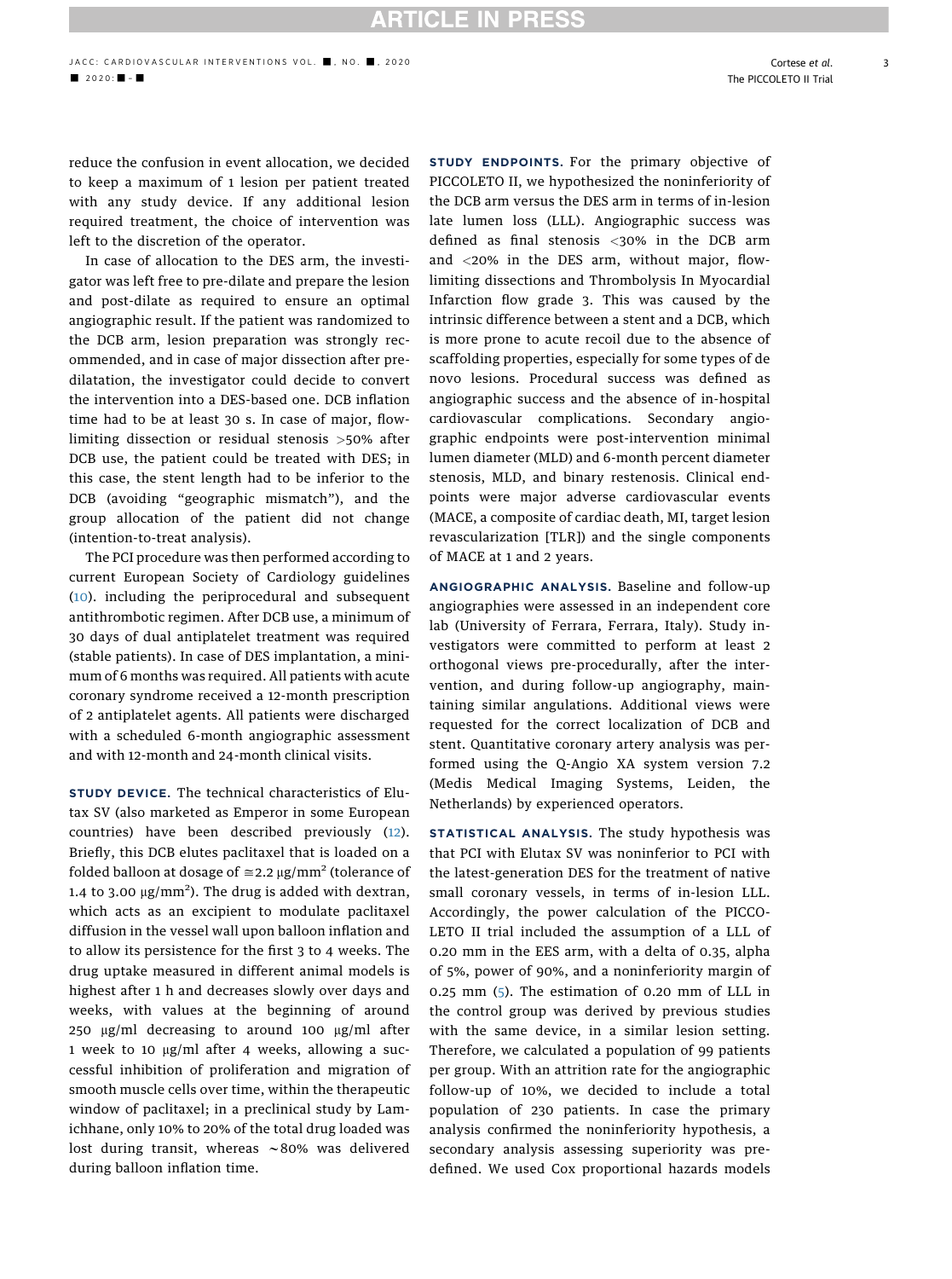<span id="page-3-0"></span>

and Kaplan-Meier curves to analyze time-related events. Hazard ratios (HRs) were presented with 95% confidence interval (CI). For baseline characteristics, continuous variables were reported as

<span id="page-3-1"></span>

| at Baseline                                                                | <b>TABLE 1 Demographic Characteristics and Comorbidities of the Study Population</b> |                                   |                      |
|----------------------------------------------------------------------------|--------------------------------------------------------------------------------------|-----------------------------------|----------------------|
|                                                                            | <b>DES</b> $(n = 114)$                                                               | <b>DCB</b> ( $n = 118$ )          | p Value              |
| Male                                                                       | 87 (76.9)                                                                            | 83 (70.3)                         | 0.25                 |
| Age, yrs                                                                   | 66 (50-82)                                                                           | 64 (48-80)                        | 0.32                 |
| Hypertension                                                               | 76 (67.2)                                                                            | 77 (65.2)                         | 0.74                 |
| <b>Diabetes</b>                                                            | 40 (35.4)                                                                            | 45 (38)                           | 0.65                 |
| Insulin-dependent diabetes                                                 | 15(13.3)                                                                             | 21(17.8)                          | 0.66                 |
| Smoking                                                                    | 19 (16.7)                                                                            | 23 (19.5)                         | 0.84                 |
| Dyslipidemia                                                               | 63 (55)                                                                              | 72 (61)                           | 0.66                 |
| Renal failure                                                              | 12 (10.6)                                                                            | 4(3.3)                            | 0.03                 |
| Previous MI                                                                | 34 (30)                                                                              | 45 (38)                           | 0.19                 |
| Previous CABG                                                              | 4(3.5)                                                                               | 4(3.3)                            | 0.95                 |
| Previous PCI                                                               | 60 (53)                                                                              | 59 (50)                           | 0.33                 |
| <b>LVEF</b>                                                                | 58 (51-65)                                                                           | 58 (48-68)                        | 0.89                 |
| Clinical presentation<br>Stable angina<br>Unstable angina<br><b>NSTEMI</b> | 63 (55.7)<br>18 (16)<br>23(20.3)                                                     | 64 (54.2)<br>17(14.4)<br>25(21.1) | 0.81<br>0.74<br>0.87 |
| STEMI, late comers                                                         | 9(8)                                                                                 | 12 (10.3)                         | 0.34                 |

Values are n (%) or median (interquartile range).

 $CABG =$  coronary artery bypass grafting; DCB = drug-coated balloons; DES = drug-eluting stent(s); LVEF = left ventricular ejection fraction; MI = myocardial infarction; NSTEMI = non-ST-segment elevation myocardial infarction; PCI = percutaneous coronary intervention; STEMI = ST-segment elevation myocardial infarction.

mean  $\pm$  SD (Mann-Whitney  $U$  test), and categorical variables as frequency with percentage, with 95% CI determined by the Wilson score method. A prespecified subgroup analysis was done for sex, age, renal failure, diabetes, MI at presentation, SYNTAX score >20, hemoglobin <10 g/dl, severe coronary calcification, and lesion length >20 mm. Adjusted odds ratios were calculated with a logistic regression model, and HR with a Cox model. All p values of <0.05 were considered statistically significant. Results were analyzed by intention to treat for primary and secondary endpoints. All statistical analyses were performed with SPSS software (version 24, IBM, Chicago, Illinois).

### RESULTS

A total of 402 consecutive patients were screened at study centers between May 2015 and May 2018 ([Figure 1](#page-3-0)). A total pf 232 patients were finally randomized after the exclusion of 170 patients due to the presence of at least 1 exclusion criterion, or the unwillingness to participate in the study. After randomization, 114 patients were allocated to the DES group, and 118 to the DCB group by intention to treat. [Table 1](#page-3-1) describes the baseline characteristics, which were well matched, except for a higher rate of renal failure in the DES group. Overall, 127 patients had stable coronary disease and 105 an acute coronary syndrome at hospital admission.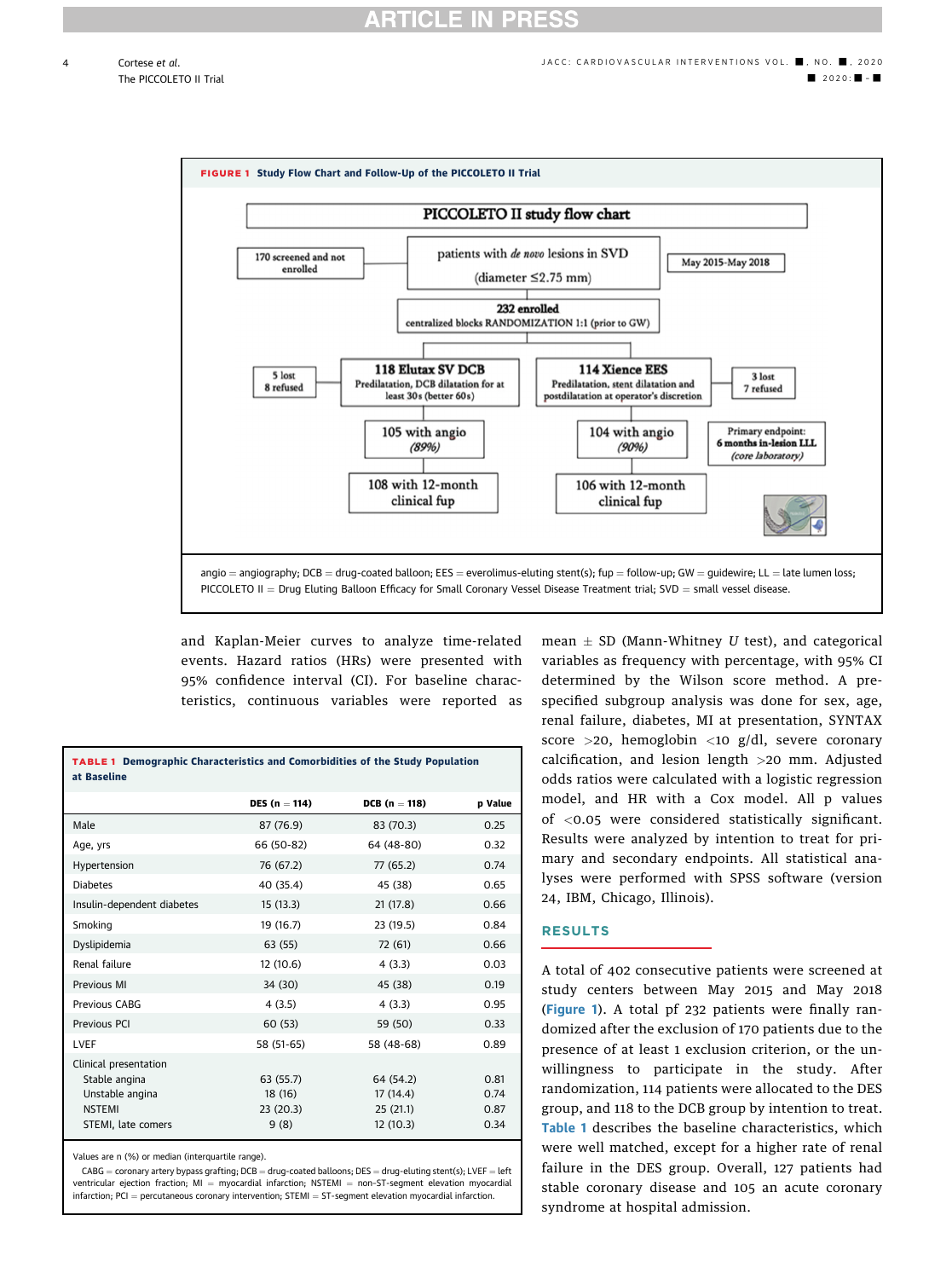**RTICLE IN PRESS** 

[Table 2](#page-4-0) describes baseline angiographic and procedural characteristics. Of note, the percentage of patients with lesion pre-dilatation (84% vs. 69%;  $p = 0.007$ ), length of device used (21.8  $\pm$  8.2 mm vs.  $18.3 \pm 6.9$  mm;  $p = 0.04$ ), and mean duration of study device inflation (49 vs. 21 s;  $p = 0.003$ ) were higher in the DCB group. By contrast, patients in the DES group more often received balloon postdilatation (59.4% vs. 3.3%;  $p = 0.001$ ). Interestingly, the rate of bailout stenting in the DCB arm was particularly low (6.8%). As expected, the inlesion acute gain rate was higher in the EES arm  $(1.47 \pm 0.3 \text{ mm vs. } 0.99 \pm 0.4 \text{ mm; p} = 0.03)$ , and percent diameter stenosis at the end of PCI was numerically, but not statistically, higher in the DES  $arm (13 \pm 18\% \text{ vs. } 21 \pm 22\%; \ p = 0.2)$ . Angiographic and procedural success were not different between the groups. The rate of in-hospital complications related to the intervention was not significantly different as well. However, we observed a not statistically significant increase in periprocedural MI in the DES group (8% vs. 4%;  $p = 0.07$ ).

After a median of 189 (interquartile range: 160 to 202) days, 105 patients (89%) in the DCB arm, and 104 (90%) in the DES arm underwent the scheduled angiographic control. Of the 23 patients who did not receive control angiography, 18 refused to undergo the planned invasive assessment, and 5 were lost at follow-up.

In-lesion LLL, the primary study endpoint, was significantly lower in the DCB arm (0.04  $\pm$  0.28 mm vs. 0.17  $\pm$  0.39 mm) and showed the hypothesized noninferiority ( $p = 0.001$ ), but also the superiority  $(p = 0.03)$  as compared with DES (**[Central Illustration](#page-5-0)**). [Table 3](#page-5-1) describes the angiographic performance of the 2 study groups after the intervention and at angiographic follow-up. Notably, in-lesion binary restenosis (6.5% vs. 6.3%;  $p = 0.98$ ) and percent diameter stenosis (21.6  $\pm$  13% vs. 25.1  $\pm$  11%; p = 0.37) were similar in both arms.

Twelve-month clinical follow-up (median 348, interquartile range: 292 to 390 days) was obtained in 108 DCB and 106 DES patients (92.2% of the enrolled population). MACE occurred in 7.5% of the DES group and in 5.6% of the DCB group ( $p = 0.55$ ) ([Table 4](#page-6-0)). There was a numerically, but not significantly, higher incidence of spontaneous MI (4.7% vs. 1.9%;  $p = 0.23$ ) and vessel thrombosis (1.8% vs. 0%;  $p = 0.15$ ) in the DES arm. Death, cardiac death, TLR, and target vessel revascularization were not significantly different in the 2 groups. The risk of MACE at 12 months was also not different across the prespecified study groups, and no interaction was found after formal testing ([Central Illustration](#page-5-0)). A

<span id="page-4-0"></span>

|                                                  | <b>TABLE 2 Lesion Characteristics and Procedural Aspects</b> |                          |         |
|--------------------------------------------------|--------------------------------------------------------------|--------------------------|---------|
|                                                  | <b>DES</b> $(n = 114)$                                       | <b>DCB</b> ( $n = 118$ ) | p Value |
| <b>SYNTAX score</b>                              | $17 + 12$                                                    | $16 + 11$                | 0.36    |
| <b>Bifurcation lesion</b>                        | 14 (12.3)                                                    | 15(12.7)                 | 0.94    |
| Multivessel disease                              | 86 (76)                                                      | 86 (72.8)                | 0.5     |
| Target vessel LAD                                | 44 (39)                                                      | 47 (40)                  | 0.31    |
| Target vessel LCx                                | 35(31)                                                       | 44 (37.2)                | 0.12    |
| Target vessel RCA                                | 34 (30.2)                                                    | 27(22.8)                 | 0.19    |
| Total contrast use, ml                           | 155 (67-289)                                                 | 152 (75-301)             | 0.37    |
| Total fluoroscopy time, min                      | 11 (4 to 67)                                                 | 13 (5 to 59)             | 0.22    |
| Pre-dilatation                                   | 78 (69)                                                      | 99 (84)                  | 0.007   |
| Post-dilatation                                  | 66 (59.4)                                                    | 4(3.3)                   | 0.001   |
| Scoring balloon use for lesion preparation       | 18 (15.8)                                                    | 26(22)                   | 0.13    |
| Number of devices used, mean                     | 1.12                                                         | 1.03                     | 0.004   |
| Length of device used, mm                        | $18.3 \pm 6.9$                                               | $21.8 \pm 8.2$           | 0.006   |
| Inflation pressure, atm                          | $13.7 + 2.5$                                                 | $11.4 + 3.3$             | 0.03    |
| Duration of inflation, s                         | $21.4 \pm 11.8$                                              | $49.2 \pm 14.5$          | 0.002   |
| <b>Bailout stenting</b>                          |                                                              | 8(6.7)                   |         |
| Angiographic success                             | 113 (99.1)                                                   | 116(98.3)                | 0.88    |
| Procedural success                               | 112 (98.2)                                                   | 116 (98.3)               | 0.92    |
| Peak troponin I after the<br>intervention, ng/ml | $6.14 + 5.80$                                                | $3.6 + 3.21$             | 0.09    |

Values are mean  $\pm$  SD, n (%), or median (interquartile range).

 $LAD = left$  anterior descending coronary artery;  $LCx = left$  circumflex coronary artery; RCA = right coronary artery; other abbreviations as in [Table 1](#page-3-1).

Kaplan-Meier analysis of the secondary endpoint MACE is presented in [Figure 2](#page-6-1).

A specific sensitivity post hoc analysis regarding a comparison between patients with DES implanted after DCB (8 patients, 6.8%) and patients allocated to the control group and the sole-DCB group did not show differences in terms of MACE (respectively, 12.5% vs. 7.5%;  $p = 0.21$ , and 12.5% vs. 4.9%;  $p = 0.08$ ). Likewise, pre-dilatation in the DCB arm did not affect either the angiographic or the clinical outcome (LLL 0.07  $\pm$  0.16 mm in patients without predilatation vs.  $0.02 \pm 0.31$  mm;  $p = 0.31$ ).

#### **DISCUSSION**

SUMMARY OF THE STUDY RESULTS. The PICCOLETO II trial was a multicenter, multinational randomized clinical trial meeting the primary endpoint of noninferiority and showing the superiority of a newgeneration DCB versus a current-generation DES regarding LLL in patients with de novo SVD. Both strategies provide equivalent efficacy in other important surrogate angiographic endpoints including MLD and percent diameter stenosis at follow-up. Although underpowered for clinical events, our study suggests similar mid-term efficacy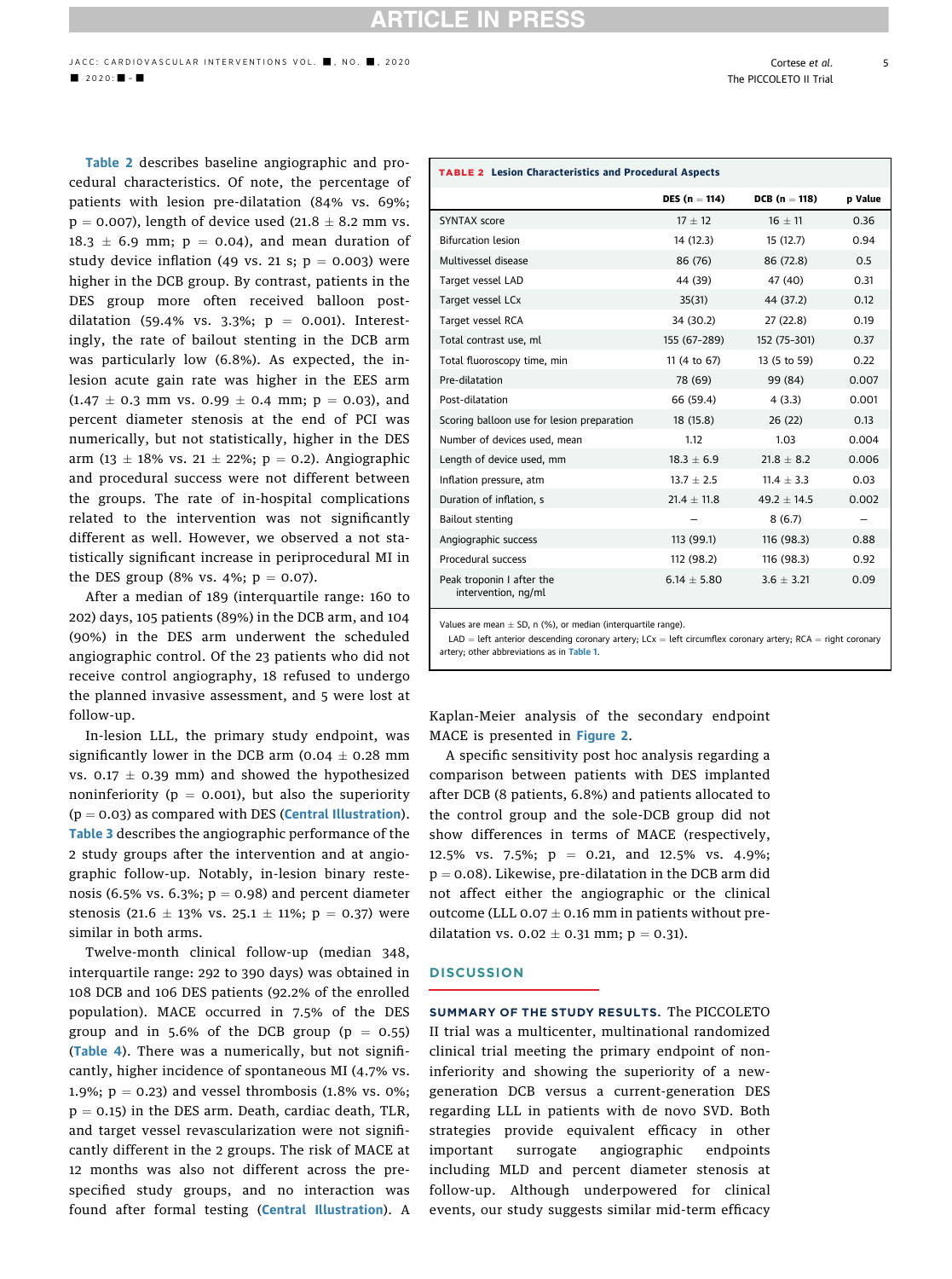6

<span id="page-5-0"></span>

<span id="page-5-1"></span>

| <b>TABLE 3 Outcomes at 6-Month Angiographic Follow-Up</b> |                        |                 |                      |
|-----------------------------------------------------------|------------------------|-----------------|----------------------|
|                                                           | <b>DES</b> $(n = 104)$ | $DCB (n = 105)$ | p Value              |
| Pre-procedure                                             |                        |                 |                      |
| RVD, mm                                                   | $2.18 + 0.4$           | $2.23 + 0.4$    | 0.46                 |
| MLD, mm                                                   | $0.83 + 0.4$           | $0.82 + 0.5$    | 0.98                 |
| Stenosis, % of lumen diameter                             | $76 + 15$              | $75 + 17$       | 0.83                 |
| Lesion length, mm                                         | $14.0 + 6.9$           | $13.5 + 7.3$    | 0.75                 |
| Post-procedure, in-lesion                                 |                        |                 |                      |
| MLD, mm                                                   | $2.29 + 0.4$           | $1.89 + 0.3$    | 0.02                 |
| Stenosis, % of lumen diameter                             | $13.1 + 18$            | $21.4 + 22$     | 0.20                 |
| Acute gain, mm                                            | $1.47 + 0.3$           | $0.99 + 0.4$    | 0.03                 |
| Post-procedure, in-segment                                |                        |                 |                      |
| MLD, mm                                                   | $1.93 \pm 0.3$         | $1.73 \pm 0.3$  | 0.04                 |
| Stenosis, % of lumen diameter                             | $26.8 + 12$            | $29.6 + 16$     | 0.55                 |
| Acute gain, mm                                            | $1.10 \pm 0.2$         | $0.85 + 0.2$    | 0.05                 |
| At follow-up, in-lesion                                   |                        |                 |                      |
| MLD, mm                                                   | $2.12 + 0.53$          | $1.85 + 0.49$   | 0.14                 |
| Stenosis, % of lumen diameter                             | $21.6 + 13$            | $25.1 + 11$     | 0.37                 |
| <b>Binary restenosis</b>                                  | 7(6.5)                 | 7(6.3)          | 0.98                 |
| Late loss, mm                                             | 0.17                   | 0.04            | $0.03$ for           |
|                                                           |                        |                 | superiority          |
| At follow-up, in-segment                                  |                        |                 |                      |
| MLD, mm                                                   | $1.79 \pm 0.48$        | $1.74 + 0.46$   | 0.69                 |
| Stenosis, % of lumen diameter                             | $32.2 + 19$            | $36.6 + 21$     | 0.78                 |
| <b>Binary restenosis</b>                                  | 10(9.6)                | 11(10.5)        | 0.94                 |
| Late loss, mm                                             | $0.14 \pm 0.38$        | $0.01 \pm 0.25$ | 0.03 for superiority |
| Net luminal gain*                                         | $0.96 + 0.23$          | $0.84 + 0.19$   | 0.49                 |
|                                                           |                        |                 |                      |

<span id="page-5-2"></span>Values are mean  $\pm$  SD or n (%). \*Acute gain  $-$  late lumen loss. **Bold** indicates a primary endpoint.  $MLD =$  minimal lumen diameter; RVD = reference vessel diameter; other abbreviations as in [Table 1](#page-3-1). with both strategies, with a trend suggesting a safer profile of DCB in this challenging anatomic scenario.

NATIVE SVD TREATMENT OPTIONS. We would like to stress the importance of finding an optimal treatment strategy for these lesions accounting for 30% to 50% of all coronary interventions in the Western world, with percentages even higher in some Eastern countries. The general DES strategy in native coronary vessel disease seems weaker here, because the mid-term angiographic performance of DES is reduced and the restenosis rates higher. In the SVD setting, the prospective Spirit SV (Clinical Evaluation of the XIENCE V Everolimus Eluting Coronary Stent System Small Vessel) study accounts for a target lesion failure rate of 10.8% after 13 months with Xience DES [\(5\)](#page-8-4). The cumulative data analysis of the SPIRIT and COMPARE (Second-Generation Everolimus-Eluting and Paclitaxel-Eluting Stents in Real-Life Practice) studies shows a 2-fold risk of MACE versus larger vessels (10.4% vs. 5.6%;  $p < 0.001$  [\(13](#page-9-5)), with a significantly higher risk of MI and TLR. The TWENTE II (DUTCH PEERS [DUrable polymer-based sTent CHallenge of Promus ElemEnt versus ReSolute integrity]) study showed similar data, with a target lesion failure rate of 9.5% versus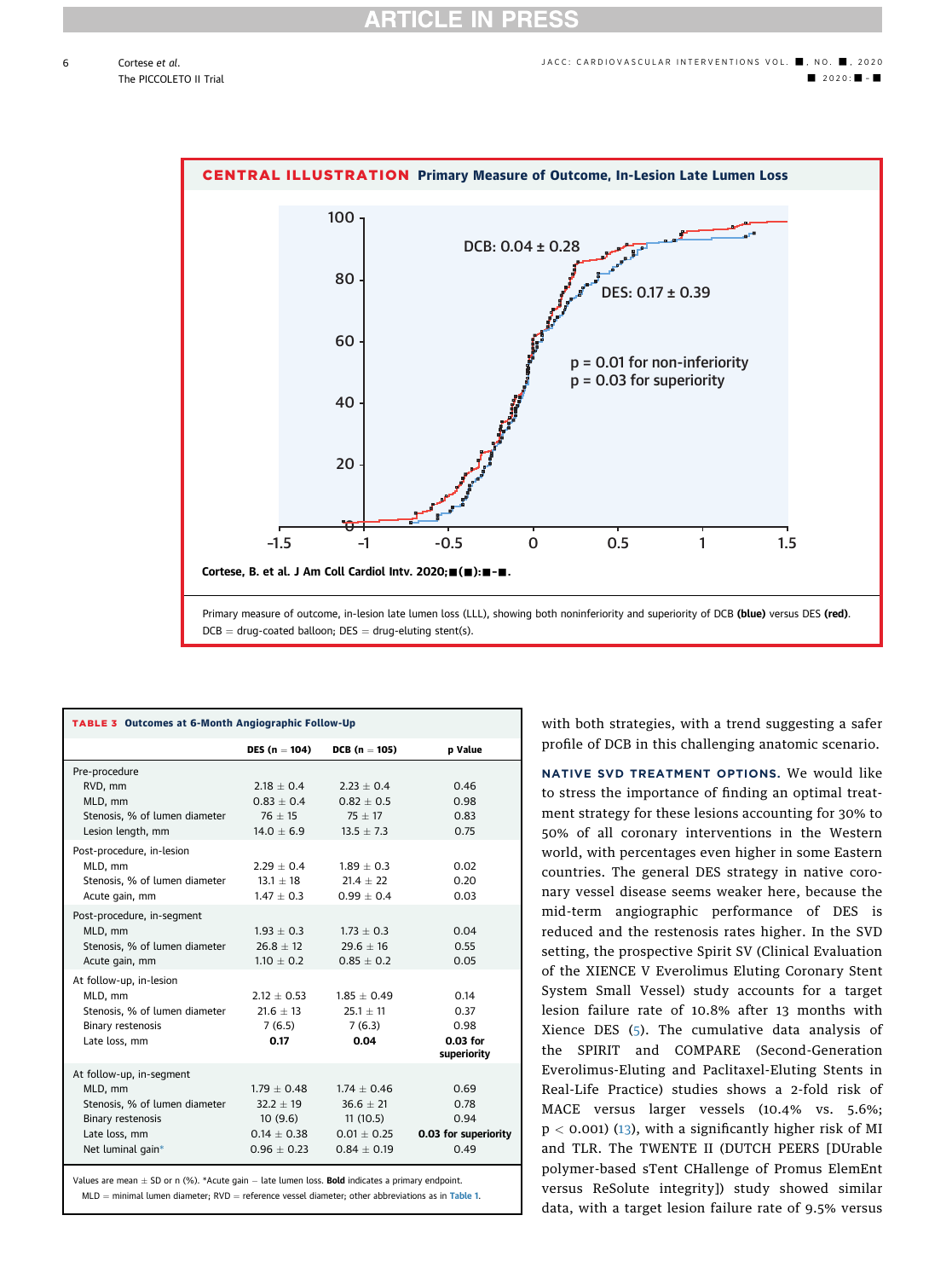# **ICLE IN**

7

<span id="page-6-0"></span>

| <b>TABLE 4 Outcome After 12 Months</b> |                        |                        |                |
|----------------------------------------|------------------------|------------------------|----------------|
|                                        | <b>DES</b> $(n = 106)$ | <b>DCB</b> $(n = 108)$ | <b>p</b> Value |
| MACE                                   | 8(7.5)                 | 6(5.6)                 | 0.55           |
| Total death                            | 1(0.9)                 | 0(0)                   | 0.78           |
| Cardiac death                          | 0(0)                   | 0(0)                   |                |
| Myocardial infarction,                 | 4(4.7)                 | 2(1.9)                 | 0.23           |
| <b>TLR</b>                             | 6(5.6)                 | 6(5.6)                 | 0.80           |
| BARC bleeds type 3 or 5                | 0(0)                   | 0(0)                   |                |
| Vessel thrombosis                      | 2(1.9)                 | 0(0)                   | 0.15           |
| $\sim$<br>.                            |                        |                        |                |

es are n (%).

 $BARC = Bleading Academic Research Consortium; MACE = major adverse car$ diac event(s);  $TLR = target$  lesion revascularization; other abbreviations as in [Table 1](#page-3-1).

5.4% in larger vessels after 2 years (HR: 1.60, 95% CI: 1.09 to 2.34), and a significantly higher risk of MI and TLR in the SVD setting (3.1% vs. 1.3%, 4.8% vs. 2.8%. respectively) ([7](#page-9-6)).

The use of DCB may have some potential advantages in this setting [\(14\)](#page-9-7): it may theoretically overcome the risk of negative vessel remodeling obtained with plain balloon angioplasty, and both the immediate encumbrance and the subsequent neointimal proliferation after stent implantation may be reduced. DCB share dedicated technologies that allow the delivery and persistence of the drug released upon inflation (either paclitaxel or sirolimus are available in the European market). An effective DCB may also exert a positive remodeling effect, which can be perceived to be particularly advantageous in small coronary lumens; this has been already demonstrated with at least 2 different brands of paclitaxel-coated balloons, including the device tested in the PICCOLETO II trial ([15,](#page-9-8)[16\)](#page-9-9). Another potential advantage of DCB over stents in native vessel disease is related to the perpetual yearly risk of  $\approx 2\%$ of adverse events with current-generation DES [\(17](#page-9-10)), as compared with the theoretical absence of such risk with DCB after the first year in de novo lesions ([18](#page-9-11),[19](#page-9-12)).

PREVIOUS STUDIES. To date, randomized studies on the use of DCB in small vessels brought variable results. The first-generation Dior DCB (Eurocor, Bonn, Germany) failed to show the angiographic noninferiority versus Taxus DES (Boston Scientific, Marlborough, Massachusetts) in the prematurely interrupted PICCOLETO study, where the rate of MACE after 9 months was higher in the DCB arm ([20](#page-9-13)). The limited effectiveness of this preliminary DCB was blamed for the results ([21\)](#page-9-14). On the other hand, newer-generation DCB showed the potential advantages of this technology in native vessel disease. The BELLO study (Balloon Elution and Late Loss Optimization Study) was able to show the angiographic superiority of the In-Pact Falcon DCB (Invatec-Medtronic, Frauenfeld, Switzerland) versus the Taxus

<span id="page-6-1"></span>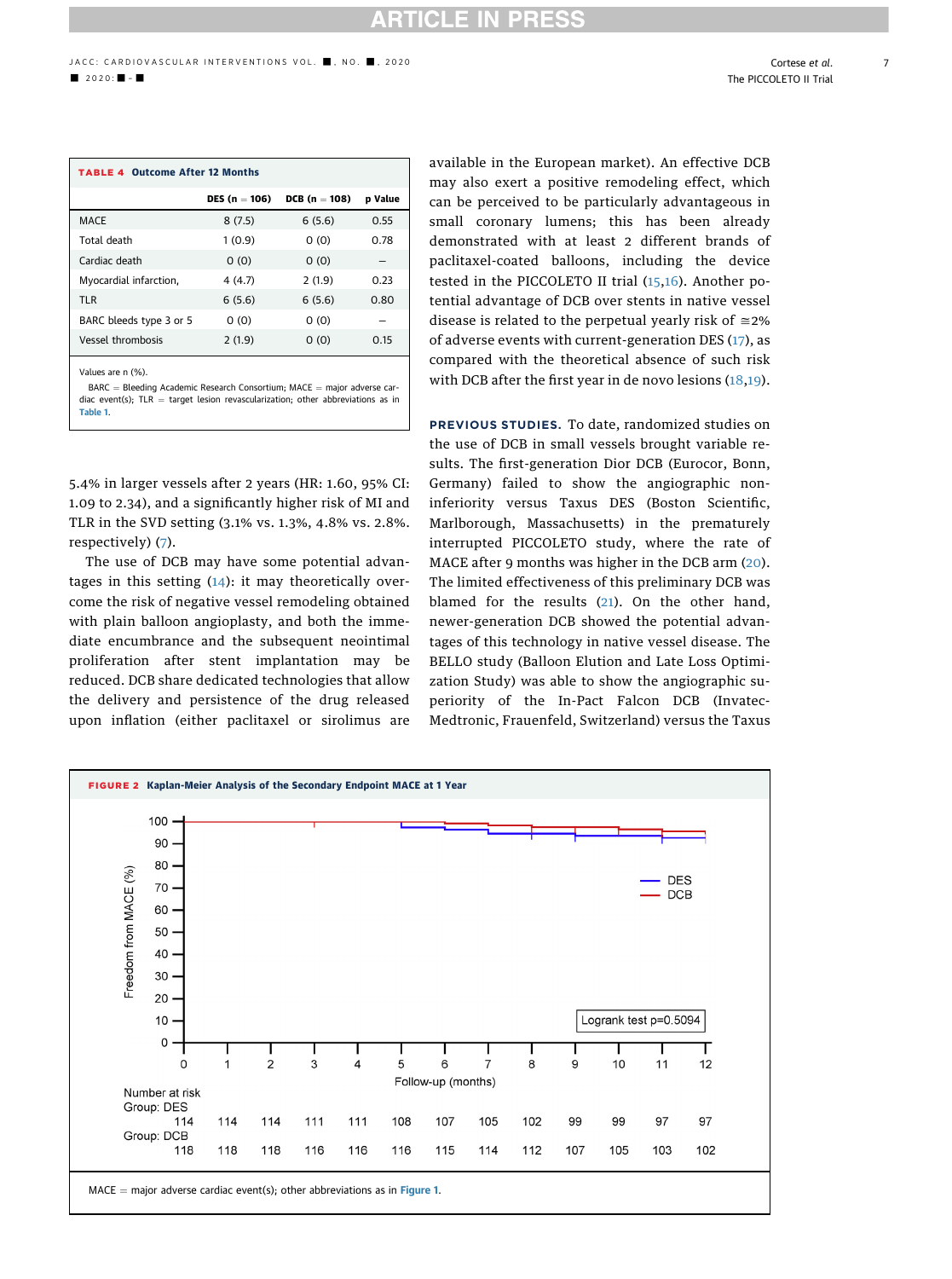<span id="page-7-0"></span>

|                           |       | MACE, n (%) |                                                 | HR                  | P for       |
|---------------------------|-------|-------------|-------------------------------------------------|---------------------|-------------|
|                           |       |             |                                                 |                     | interaction |
|                           | DES   | DCB         |                                                 |                     |             |
| Sex                       |       |             |                                                 |                     | 0.78        |
| Male                      | 6(7)  | 4(5)        |                                                 | 1.07 (0.85-1.23)    |             |
| Female                    | 2(7)  | 2(6)        |                                                 | $0.96(0.86-1.11)$   |             |
| Age, years                |       |             |                                                 |                     | 0.64        |
| <70                       | 5(9)  | 3(5)        |                                                 | $1.31(0.66-12.1)$   |             |
| >70                       | 3(5)  | 3(5)        |                                                 | 1.04 (0.85-1.33)    |             |
| <b>Renal failure</b>      |       |             |                                                 |                     | 0.91        |
| Yes                       | 3(25) | 1(25)       |                                                 |                     |             |
| No                        | 5(5)  | 5(4)        |                                                 | 0.95 (0.55-1.98)    |             |
|                           |       |             |                                                 | $1.06(0.61-1.53)$   |             |
| <b>Diabetes</b>           |       |             |                                                 |                     | 0.45        |
| Yes                       | 6(15) | 4 (9)       |                                                 | $1.17(0.84-1.43)$   |             |
| No                        | 2(3)  | 2(3)        |                                                 | $0.90(0.65-1.62)$   |             |
| MI at presentation        |       |             |                                                 |                     | 0.38        |
| Yes                       | 2(6)  | 2(6)        |                                                 | $0.88(0.35-1.42)$   |             |
| No                        | 6(7)  | 4(5)        |                                                 | $0.91(0.64-1.21)$   |             |
| Syntax > 20               |       |             |                                                 |                     | 0.29        |
| Yes                       | 8(23) | 5(13)       |                                                 | 1.77 (0.94-2.12)    |             |
| No                        | O(0)  | 1(1)        |                                                 | $0.87(0.85 - 1.15)$ |             |
| Hb <10 g/dl               |       |             |                                                 |                     | 0.12        |
| Yes                       | 7(35) | 3(10)       |                                                 | $1.67(0.82 - 2.39)$ |             |
| No                        | 1(1)  | 3(3)        |                                                 | $0.76(0.52 - 1.19)$ |             |
| Severe                    |       |             |                                                 |                     | 0.81        |
| calcification             |       |             |                                                 |                     |             |
| Yes                       | 4(10) | 5(13)       |                                                 | $1.09(0.82 - 1.31)$ |             |
| No                        | 4(5)  | 1(1)        |                                                 | 1.12 (0.91-1.10)    |             |
| Lesion length<br>$>20$ mm |       |             |                                                 |                     | 0.48        |
| Yes                       | 6(13) | 4(8)        |                                                 | $0.88(0.61-1.89)$   |             |
| No                        | 2(2)  | 2(2)        |                                                 | $1.04(0.77-1.60)$   |             |
|                           |       |             | $_{0.25}$<br>$\frac{1}{0.50}$<br>$\frac{1}{20}$ | T                   |             |
|                           |       |             | <b>Favors DCB</b>                               | <b>Favors DES</b>   |             |

 $HR =$  hazard ratio; other abbreviations as in [Figures 1](#page-3-0) and [2](#page-6-1).

stent, and the 3-year data also showed a significant reduction in the rate of MACE (14% vs. 30%;  $p = 0.015$ ) [\(18\)](#page-9-11). More recently, the RESTORE SVD (Assess the Efficacy and Safety of RESTORE Paclitaxel Eluting Balloon Versus RESOLUTE Zotarolimus Eluting Stent for the Treatment of Small Coronary Vessel Disease) study compared Restore DCB (Cardionovum, Bonn, Germany) to DES and showed the noninferiority of DCB in terms of percent diameter stenosis during angiographic follow-up (11% vs. 7.5%; p for noninferiority <0.001), with no significant differences in terms of LLL (0.25  $\pm$  0.42 vs. 0.27  $\pm$  0.36;  $p = 0.41$ ) and 12-month MACE (4.4% vs. 2.6%;  $p = 0.72$ ) ([22](#page-9-15)). The largest study (powered for clinical endpoints) assessing the role of DCB in a SVD setting (reference vessel diameter <3 mm) after successful lesion pre-dilatation was the BASKET SMALL II (Basel Stent Kosten Effektivitäts Trial Drug Eluting Balloons vs. Drug Eluting Stents in Small Vessel Interventions) study. In this study, Sequent Please DCB (B. Braun, Melsungen, Germany) was compared with DES (72% Xience, 28% Taxus). The primary endpoint of MACE at 12 months was 7.3% in the DCB group and 7.5% in the DES group (HR: 0.97, CI: 0.58 to 1.64;  $p = 0.92$ ) ([23](#page-9-16)).

PRESENT STUDY. The PICCOLETO II study for the first time to our knowledge showed the angiographic superiority, as per the LLL endpoint, of a newgeneration DCB versus 1 of the latest-generation DES in a native vessel disease setting, with comparable clinical outcome at 1 year. This finding was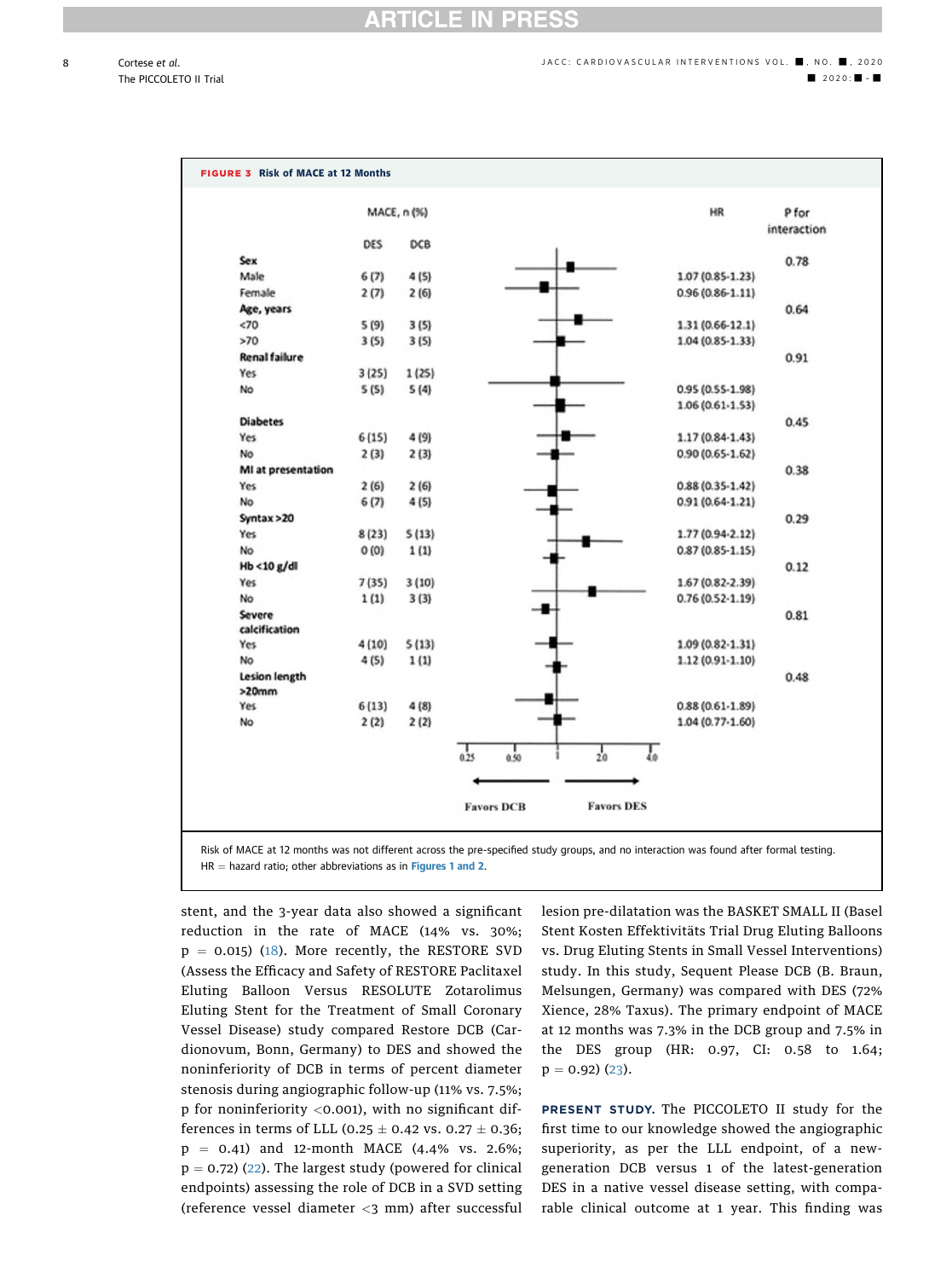9

confirmed in all pre-specified subgroups ([Figure 3](#page-7-0)). These data seem particularly appealing, taking into consideration the direct correlation between measures of angiographic outcome such as LLL and percent diameter stenosis and late clinical events, and might reflect a favorable effect of paclitaxel delivery by means of DCB leading to late lumen enlargement  $(15,16)$  $(15,16)$  $(15,16)$  $(15,16)$  $(15,16)$ . To note, the most important difference between our study and the 2 most recent ones (the BASKET SMALL II and RESTORE SVD trials [[22](#page-9-15),[23](#page-9-16)]) is that whereas in the latter studies randomization was performed after successful lesion predilatation, in the PICCOLETO II trial, it was performed before lesion preparation, reflecting a real intention-to-treat strategy, of special value for the "real-world" patients seen in routine clinical practice. Despite this, the rate of crossover to stenting from the DCB group or reverse (e.g., a patient assigned to DCB treated instead with DES) was negligible (4.4%). We chose this randomization strategy because the presence of a non–flow-limiting dissection before or after DCB use has not been correlated with worse outcomes in 1 of our previous studies ([16\)](#page-9-9).

MORTALITY AFTER DCB USE. A specific mention should be made regarding the hypothetical increase in mortality after paclitaxel application for femoropopliteal interventions (24–[26\)](#page-9-17). A recent metaanalysis of randomized controlled trials in the coronary territory showed no increase in mortality after DCB application during PCI as compared with other options including simple angioplasty and baremetal stent or DES implantation, with a significant reduction in mortality after 3 years with DCB (relative risk: 0.73; 95% CI: 0.53 to 1.00;  $p = 0.047$ ) ([19](#page-9-12)). The results of the PICCOLETO II trial did not show any safety signal at mid-term follow-up and go in the same direction of the data provided by the latter meta-analysis.

STUDY LIMITATIONS. First of all, due to the openlabel nature of the study, some ascertainment bias cannot be completely excluded. However, all clinical data were analyzed by an independent blinded

clinical event committee, and an independent core laboratory analyzed the angiographic outcome measures. Second, this study is not powered for hard clinical endpoints. Third, these results have been obtained in centers that had to certify a strong leadership in the use of DCB, therefore it is possible that the results are not reproducible in a different scenario. Finally, the primary endpoint chosen, LLL, could favor the DCB in consideration of the better post-procedural MLD after DES implantation.

### **CONCLUSIONS**

The PICCOLETO II trial for the first time shows the angiographic superiority in terms of LLL, and the equivalence in terms of MLD and percent diameter stenosis, of a novel DCB over 1 of the best-in-class DES for the treatment of de novo coronary lesions in small vessels. This trial also shows the clinical noninferiority of the DCB strategy after 12 months.

### AUTHOR RELATIONSHIP WITH INDUSTRY

The authors have reported that they have no relationships relevant to the contents of this paper to disclose.

ADDRESS FOR CORRESPONDENCE: Dr. Bernardo Cortese, Cardiovascular Research Team, San Carlo Clinic, Via Ospedale, 21, 20037 Paderno Dugnano, Milano, Italy. E-mail: [bcortese@gmail.com](mailto:bcortese@gmail.com).

#### PERSPECTIVES

WHAT IS KNOWN? Small vessel coronary artery disease still represents a challenging subset for DES.

WHAT IS NEW? This is the first randomized study to show an improved angiographic outcome of "new generation" DCB versus DES in small coronary vessel disease.

WHAT IS NEXT? A larger study adequately powered for hard clinical endpoints is needed in order to confirm these findings.

#### **REFERENCES**

<span id="page-8-0"></span>1. [Werner N, Nickenig G, Sinning J-M. Complex PCI](http://refhub.elsevier.com/S1936-8798(20)31824-0/sref1) [procedures: challenges for the interventional](http://refhub.elsevier.com/S1936-8798(20)31824-0/sref1) [cardiologist. Clin Res Cardiol 2018;107:64](http://refhub.elsevier.com/S1936-8798(20)31824-0/sref1)–73.

<span id="page-8-1"></span>2. [Bricker RS, Glorioso TJ, Jawaid O, et al. Temporal](http://refhub.elsevier.com/S1936-8798(20)31824-0/sref2) [trends and site variation in high-risk coronary](http://refhub.elsevier.com/S1936-8798(20)31824-0/sref2) [intervention and the use of mechanical circulatory](http://refhub.elsevier.com/S1936-8798(20)31824-0/sref2) [support: insights from the Veterans Affairs Clinical](http://refhub.elsevier.com/S1936-8798(20)31824-0/sref2) [Assessment Reporting and Tracking \(CART\) pro](http://refhub.elsevier.com/S1936-8798(20)31824-0/sref2)[gram. J Am Heart Assoc 2019;8:e014906](http://refhub.elsevier.com/S1936-8798(20)31824-0/sref2).

<span id="page-8-2"></span>3. [Chichareon P, Katagiri Y, Asano T, et al. Me](http://refhub.elsevier.com/S1936-8798(20)31824-0/sref3)[chanical properties and performances of contem](http://refhub.elsevier.com/S1936-8798(20)31824-0/sref3)[porary drug-eluting stent: focus on the metallic](http://refhub.elsevier.com/S1936-8798(20)31824-0/sref3) [backbone. Expert Rev Med Devices 2019;16:](http://refhub.elsevier.com/S1936-8798(20)31824-0/sref3) [211](http://refhub.elsevier.com/S1936-8798(20)31824-0/sref3)–28.

<span id="page-8-3"></span>4. [Konigstein M, Madhavan MV, Ben-Yehuda O,](http://refhub.elsevier.com/S1936-8798(20)31824-0/sref4) [et al. Incidence and predictors of target lesion](http://refhub.elsevier.com/S1936-8798(20)31824-0/sref4) [failure in patients undergoing contemporary DES](http://refhub.elsevier.com/S1936-8798(20)31824-0/sref4) [implantation-Individual patient data pooled](http://refhub.elsevier.com/S1936-8798(20)31824-0/sref4)

[analysis from 6 randomized controlled trials. Am](http://refhub.elsevier.com/S1936-8798(20)31824-0/sref4) [Heart J 2019;213:105](http://refhub.elsevier.com/S1936-8798(20)31824-0/sref4)–11.

<span id="page-8-4"></span>5. [Cannon LA, Simon DI, Kereiakes D, et al. The](http://refhub.elsevier.com/S1936-8798(20)31824-0/sref5) [XIENCE nano everolimus eluting coronary stent](http://refhub.elsevier.com/S1936-8798(20)31824-0/sref5) [system for the treatment of small coronary ar](http://refhub.elsevier.com/S1936-8798(20)31824-0/sref5)[teries: the SPIRIT Small Vessel trial. Catheter](http://refhub.elsevier.com/S1936-8798(20)31824-0/sref5) [Cardiovasc Interv 2012;80:546](http://refhub.elsevier.com/S1936-8798(20)31824-0/sref5)–53.

6. [Claessen BE, Smits PC, Kereiakes DJ, et al.](http://refhub.elsevier.com/S1936-8798(20)31824-0/sref6) [Impact of lesion length and vessel size on clinical](http://refhub.elsevier.com/S1936-8798(20)31824-0/sref6)